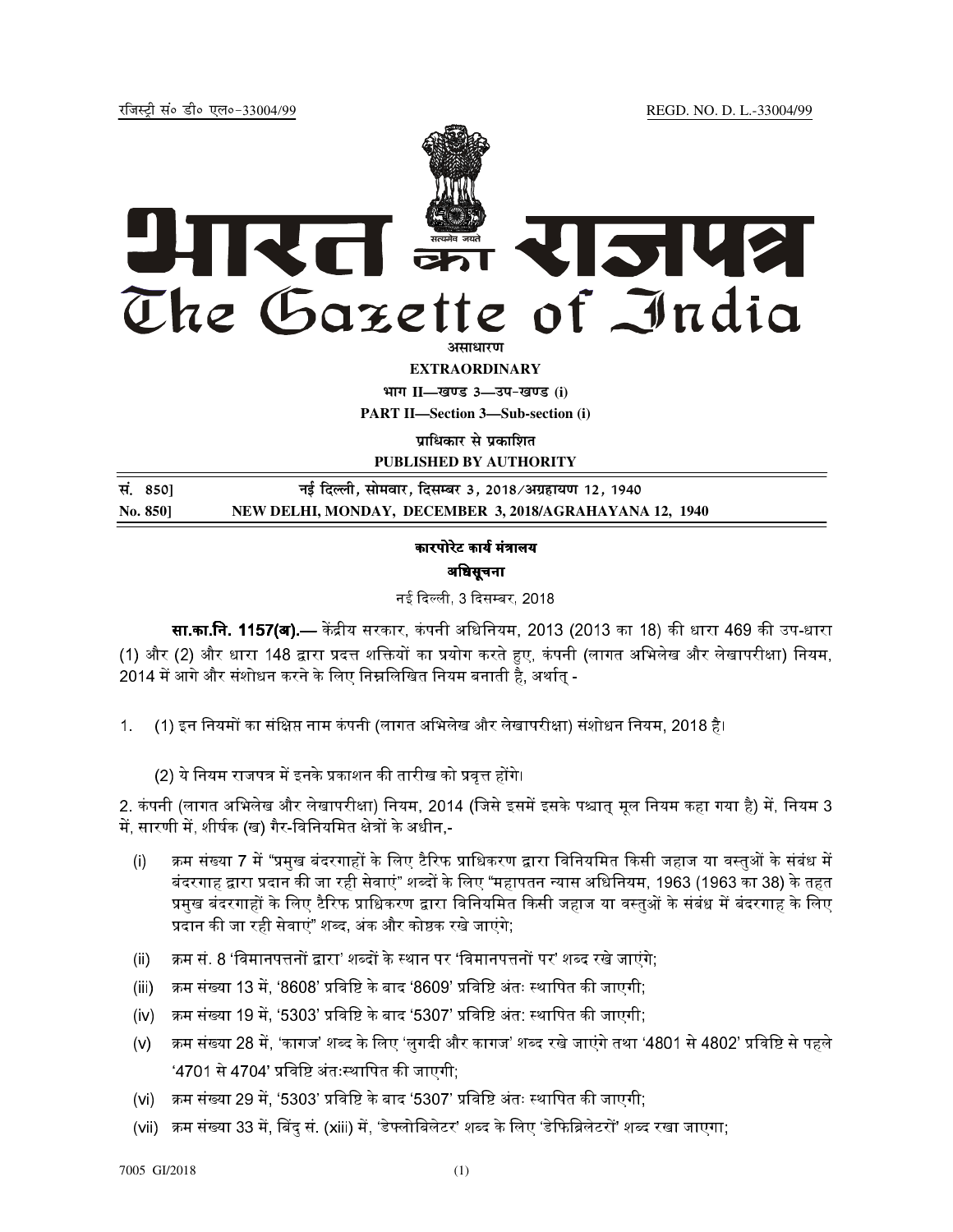3. नियम 6 में, उप-नियम (6) में, निम्नलिखित परंतक अंतः स्थापित किया जाएगा, अर्थात –

"परंत कि जिन कंपनियों ने कंपनी अधिनियम. 2013 की धारा 96(1) के तहत वार्षिक आम बैठक आयोजित करने की अवधि बढ़ाने की अनमति प्राप्त की है. वे कंपनियां कंपनी अधिनियम. 2013 की धारा 137 के तहत वित्तीय विवरण दायर करने की परिणामस्वरूप बढ़ी हुई अवधि के भीतर प्ररूप सीआरए-4 में दायर कर सकती हैं।"।

4. मल नियमों में. अनलग्नक में.-

(i) प्ररूप सीआरए-1 में, पैरा संख्या 31 अंतः स्थापित किया जाएगा, अर्थात-

# "31. मापने की इकाई (यओएम)।

प्रत्येक सीमा शल्क अधिनियम शीर्षक, जो भी लाग हो. के लिए मापने की इकाई (यओएम) सीमा-शल्क अधिनियम, 1975 (1975 का 51) में विनिर्दिष्ट उस विशेष सीमा शल्क अधिनियम शीर्षक के अनसार समान होगी";

(ii) प्ररूप सीआरए-3 में, टिप्पण में, टिप्पण (3) जोड़ा जाएगा, अर्थात –

"टिप्पण (3) : प्रत्येक सीमा शल्क अधिनियम शीर्षक. जो भी लाग हो. के लिए मापने की इकाई (यओएम) सीमा-शल्क अधिनियम. 1975 (1975 का 51) में विनिर्दिष्ट उस विशेष सीमा शल्क अधिनियम शीर्षक के अनसार समान होगा।"

[फा.सं. 1/40/2013-सीएल V भाग 1]

के वी आर. मर्ति. संयक्त सचिव

**टिप्पण**: मल नियम, भारत के राजपत्र, असाधारण, भाग-II, खंड 3, उप खंड (i) में तारीख 30 जन, 2014 की सा.का.नि. संख्या 425(अ) द्वारा प्रकाशित किए गए थे तथा तत्पश्चात तारीख 31 दिसम्बर, 2014 की सा.का.नि. संख्या 01(अ) और तारीख 12 जन. 2015 की सा.का.नि. संख्या 486(अ) तथा तारीख 14 जलाई. 2016 की सा.का.नि. संख्या 695(अ) और तारीख 07 दिसम्बर, 2017 की सा.का.नि. संख्या 1498(अ) और तारीख 20 दिसम्बर, 2017 की सा.का.नि. संख्या 1526(अ) द्वारा संशोधित किए गए।

### **MINISTRY OF CORPORATE AFFAIRS**

### **NOTIFICATION**

New Delhi, the 3rd December, 2018

 **G.S.R. 1157(E).—** In exercise of the powers conferred by sub-sections (1) and (2) of section 469 and section 148 of the Companies Act, 2013 (18 of 2013), the Central Government hereby makes the following rules further to amend the Companies (cost records and audit) Rules, 2014, namely:-

1. (1) These rules may be called the Companies (cost records and audit) Amendment Rules, 2018.

(2) They shall come into force on the date of their publication in the official Gazette.

- 2. In the Companies (cost records and audit) Rules, 2014 (hereinafter referred to as the Principal Rules), in rule 3, in TABLE, under the heading (B) Non-regulated Sectors,-
- (i) against Sl. No. 7 for the words "services rendered by a Port in relation to a vessel or goods regulated by the Tariff Authority for Major Ports" the words, figures and brackets "services rendered for a Port in relation to a vessel or goods regulated by the Tariff Authority for Major Ports under the Major Port Trusts Act, 1963 (38 of 1963)", shall be substituted;
- (ii) against Sl. No. 8 for the words 'by airports' the words 'at the airports' shall be substituted;
- (iii) against Sl. No. 13, after the entry '8608', the entry '8609' shall be inserted;
- (iv) against Sl. No. 19, after the entry '5303', the entry '5307' shall be inserted;
- (v) against Sl. No. 28, for the words 'Paper', the words 'Pulp and Paper' shall be substituted and before the entry '4801 to 4802' the entry '4701 to 4704' shall be inserted ;
- (vi) against Sl. No. 29, after the entry '5303', the entry '5307' shall be inserted;